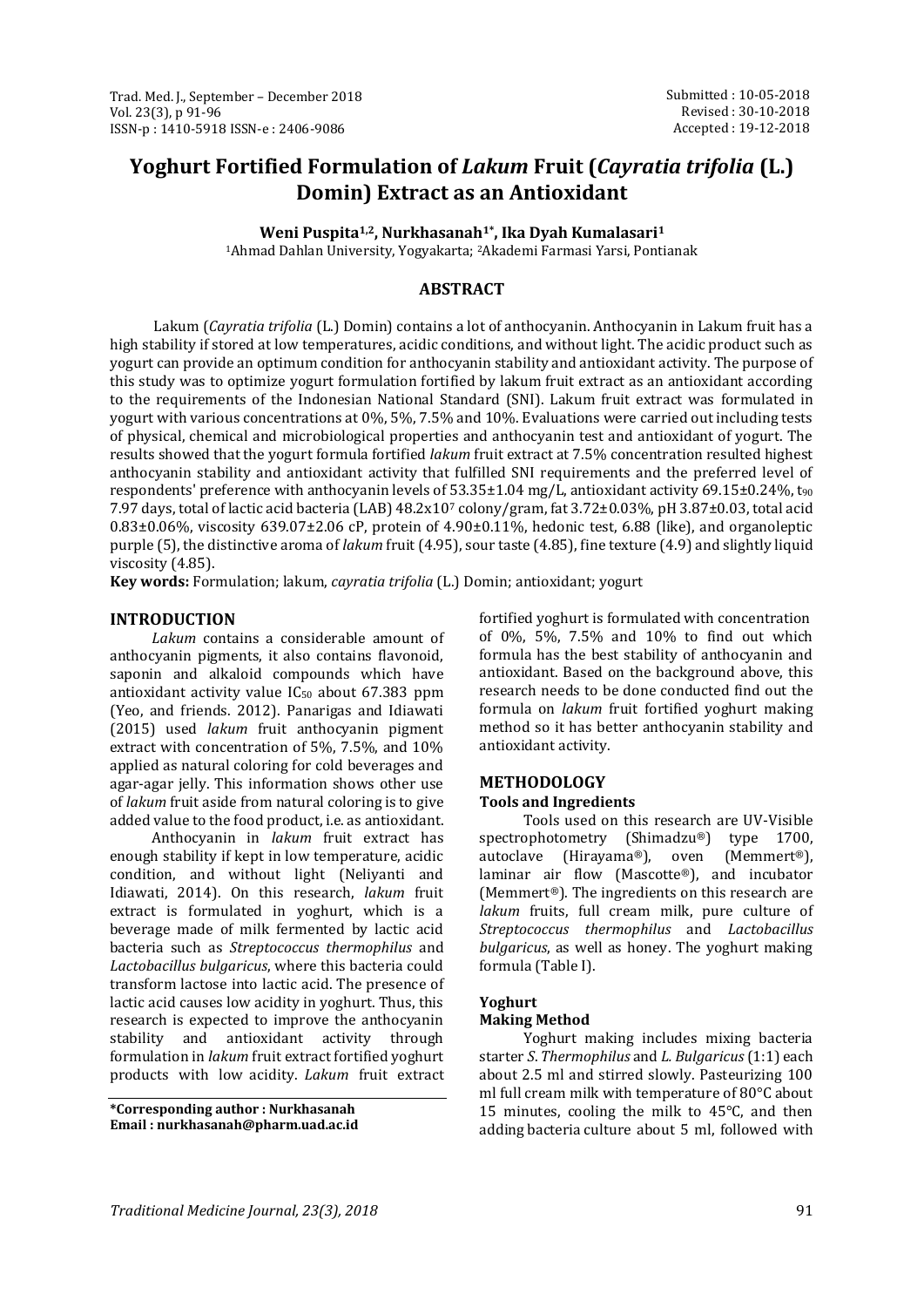Table I. Yoghurt Making Formula

|                                       | Composition      |                  |                  |                  |  |
|---------------------------------------|------------------|------------------|------------------|------------------|--|
| Materials                             |                  |                  | <b>FIII</b>      | FIV              |  |
| Full cream milk (13 %)                | $100 \text{ ml}$ | $100 \text{ ml}$ | $100 \text{ ml}$ | $100 \text{ ml}$ |  |
| Starter culture $(\% b/v)$            |                  |                  |                  |                  |  |
| <i>Lakum</i> fruit extract $(\% b/v)$ |                  |                  |                  | 10               |  |
| Honey $(\% b/v)$                      |                  |                  |                  |                  |  |

Ref: Starter culture uses *S. Thermophilus* and *L. Bulgaricus* (1:1 b/v)

## **Research diagram**



fermentation incubation in the incubator (temperature 40°C) for 16 hours. Then *Lakum* fruit extract (*Cayratia trifolia* (L.) Domin) and honey is added.

# **Yoghurt quality testing**

Yoghurt quality testing is performed by analyzing physical-chemical and microbiological characters such as organoleptic, sensory, viscosity, pH, content of lactic acid, total protein, fat content, and lactic acid bacteria total, as well as stability testing by keeping it on 4°C then anthocyanin total testing using UV-Vis Spectrophotometry and activity of antioxidant using dpph method on the 0th, 7th, 14th, 21st and 28th day.

# **RESULTS AND DISCUSSION**

*Lakum* fruit extract on this research is obtained by extracting using water solvent through heating for 120 minutes on 70°C. This temperature is chosen based on research result by Neliyanti and

Idiawati (2014) which shows that the optimal anthocyanin pigment extraction from *lakum* fruit is on temperature of 70oC. Further, *lakum* fruit extract is formulated in the form of yoghurt using lactic acid bacteria *Streptococcus thermophilus* and *Lactobacillus bulgaricus,* where these bacteria can turn lactose into lactic acid. The addition of *lakum* fruit extract to yoghurt aims to use *lakum* fruit extract as natural coloring and adds functional benefit of yoghurt as an antioxidant product due to the anthocyanin compound content. (Yeo, and friends. 2012).

The result of stability of anthocyanin content on *lakum* fruit extract and *lakum* fruit extract fortified yoghurt (Table II) average total value of anthocyanin on *lakum* fruit extract fortified yoghurt on day 28 is higher than *lakum* fruit extract which is around 22.21±2.78 mg/L-42.94±2.36 mg/L, while the average of anthocyanin content on *lakum* fruit extract on day 28 is around 21.54±2.32 mg/L-36.99±0.93 mg/L. Moreover, based on expiration date determination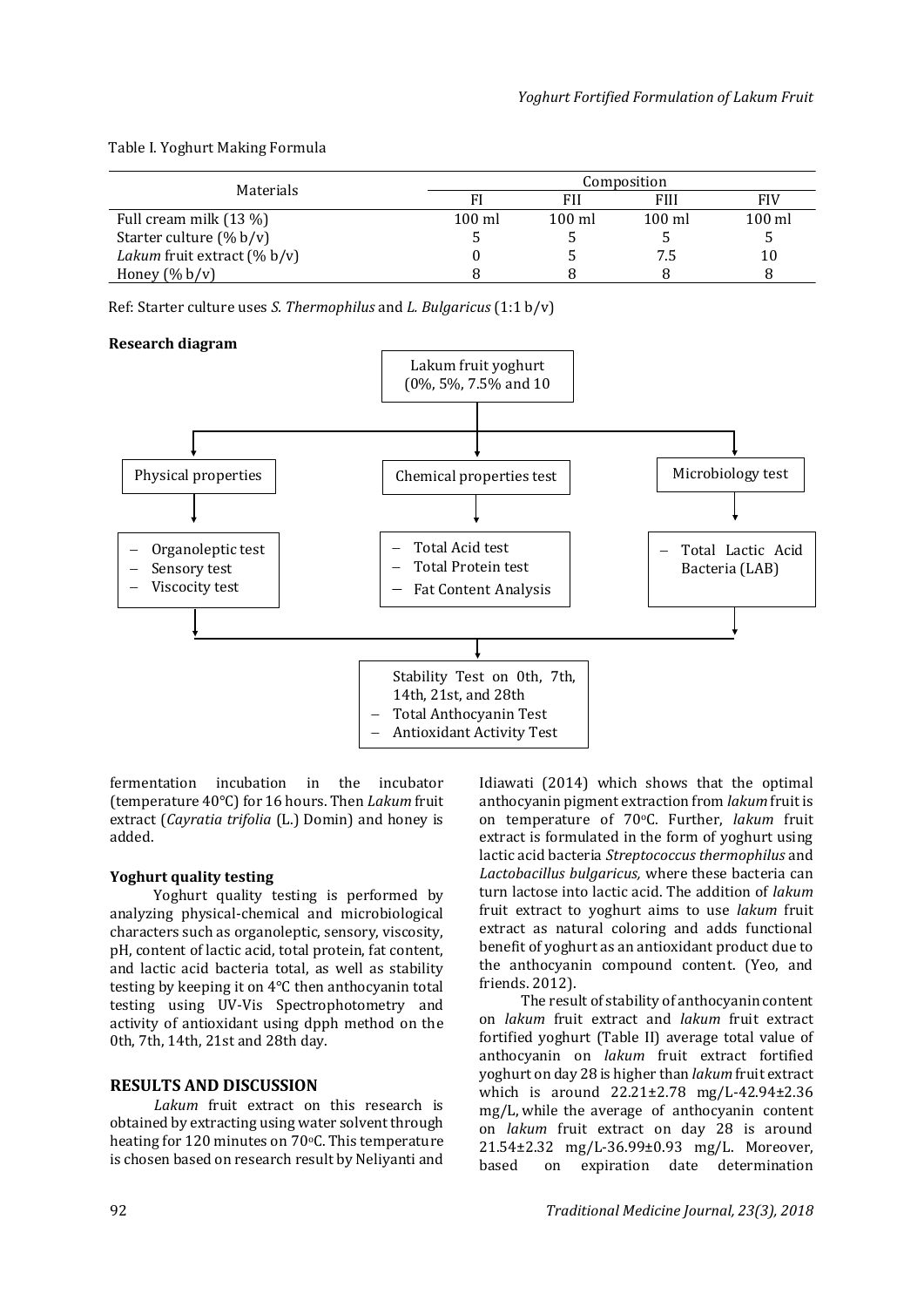| Anthocyanin Content (mg/L) |                                |                                |                                |                                |                                     |                |
|----------------------------|--------------------------------|--------------------------------|--------------------------------|--------------------------------|-------------------------------------|----------------|
| Sample                     | Day 0                          | Day 7                          | Day 14                         | Day 21                         | Day 28                              | $t_{90}$ (day) |
| Lakum 5%                   | $48.57 \pm 1.46$ aD            | $43.78 \pm 0.84$ <sup>aD</sup> | $38.41 \pm 3.27$ <sup>aC</sup> | $27.50 \pm 1.04$ <sub>aB</sub> | $21.54 \pm 2.32$ aA 3.63            |                |
| Lakum 7.5%                 | $61.73 \pm 1.13$ <sub>bD</sub> | $56.00 \pm 1.60^{bD}$          | $46.90 \pm 1.62$ <sub>bc</sub> | 36.93±0.88bB                   | 28.92±0.63bA 3.89                   |                |
| Lakum 10%                  | $71.17 \pm 0.43$ cD            | $67.32 \pm 0.64^{cD}$          | $60.73 \pm 1.36$ <sup>cC</sup> | $48.57 \pm 1.46$ <sup>cB</sup> | 36.99±0.93 <sup>cA</sup> 4.51       |                |
| Plain                      |                                | 0                              | $\Omega$                       | 0                              |                                     |                |
| Yoghurt 5%                 | $38.99 \pm 2.79$ aC            | $36.37 \pm 2.92$ <sup>aC</sup> | $35.40 \pm 2.11$ <sup>aC</sup> | $23.29 \pm 1.11$ <sup>aB</sup> | $22.21 \pm 2.78$ aA 5.24            |                |
| Yoghurt 7.5%               | $53.35 \pm 1.04$ bC            | $51.32 \pm 2.14$ <sup>bC</sup> | $50.18 \pm 1.75$ <sup>bC</sup> | $40.10 \pm 1.06$ <sup>bB</sup> | $36.82 \pm 1.64$ bA 7.95            |                |
| Yoghurt 10%                | $67.02 \pm 3.95$ <sup>cC</sup> | $65.48 \pm 2.87$ <sup>cC</sup> | $62.00 \pm 1.72$ <sup>cC</sup> | $45.67 \pm 1.78$ <sup>cB</sup> | $42.94 \pm 2.36$ <sup>cA</sup> 6.63 |                |

Table II. Stability of Anthocyanin Content on *Lakum* Fruit Extract and *Lakum* Fruit Extract Fortified Yoghurt

Ref: a-c on the same column with different lowercase shows a significant difference in *lakum* fruit extract concentration level  $(p<0.05)$ ; A-D on the same row with different capital letter shows significant difference with storage time  $(p<0.05)$ 

Table III. Stability of Antioxidant Activity on *Lakum* Fruit Extract and *Lakum* Fruit Extract Fortified Yoghurt

| % of Inhibition |                                |                                |                                |                                |                                |
|-----------------|--------------------------------|--------------------------------|--------------------------------|--------------------------------|--------------------------------|
| <b>Formula</b>  | Day 0                          | Day 7                          | Day $14$                       | Day 21                         | Day 28                         |
| Lakum 5%        | $50.91 \pm 0.52$ aD            | $43.20 \pm 1.29$ aD            | $37.48 \pm 0.38$ <sup>aC</sup> | $30.14 \pm 0.07$ <sup>aB</sup> | $25.54 \pm 1.01$ aA            |
| Lakum 7.5%      | $59.08 \pm 1.20$ bD            | $57.26 \pm 1.01$ bD            | $49.79 \pm 0.47$ <sup>bC</sup> | $39.47 \pm 0.28$ <sup>bB</sup> | $30.14 \pm 0.07$ bA            |
| Lakum 10%       | $64.64 \pm 0.68^{cD}$          | $61.11 \pm 0.47$ cD            | $52.53 \pm 1.06$ <sup>cC</sup> | $40.88 \pm 1.80$ <sup>cB</sup> | 32.88±0.64cA                   |
| Plain           | $45.48 \pm 1.88$ <sup>aC</sup> | $39.97 \pm 0.62$ <sup>aC</sup> | $35.95 \pm 0.69$ <sup>aC</sup> | $27.36 \pm 0.89$ <sup>aB</sup> | $19.82 \pm 0.80$ aA            |
| Yoghurt 5%      | $60.07 \pm 0.57$ <sup>bC</sup> | $55.01 \pm 0.68$ <sup>bC</sup> | $49.79 \pm 0.47$ <sup>bC</sup> | $39.47 \pm 0.28$ <sup>bB</sup> | $30.63 \pm 0.73$ bA            |
| Yoghurt 7.5%    | $69.15 \pm 0.24$ cC            | $64.64 \pm 0.68$ <sup>cC</sup> | $60.07 \pm 0.57$ <sup>cC</sup> | $52.53 \pm 1.06$ <sup>cB</sup> | $44.61 \pm 0.56$ <sup>cA</sup> |
| Yoghurt 10%     | $75.79 \pm 0.72$ dC            | $70.85 \pm 0.51$ dC            | $64.64 \pm 0.68$ <sup>dC</sup> | $57.26 \pm 1.01$ <sup>dB</sup> | $49.79 \pm 0.58$ dA            |
|                 |                                |                                |                                |                                |                                |

Ref: a-d on the same column with different lowercase shows a significant difference in *lakum* fruit extract concentration level  $(p<0.05)$ ; A-D on the same row with different capital letter shows significant difference with storage time  $(p<0.05)$ 

(t90) of *lakum* fruit extract and *lakum* fruit extract fortified yoghurt formula on reaction order one shows that  $t_{90}$  of yoghurt is around 5.24-7.95 days. Meanwhile, on *lakum* fruit extract shows a shorter t<sup>90</sup> which is around 3.63-4.51 days. The degradation of quality during storage is influenced by reaction such as oxidation, flavor compound degradation, texture changes due to water contribution and color changes (Irsyad and friends. 2017). This shows that *lakum* fruit extract formulated on the form of yoghurt with low acidity can improve its anthocyanin content stability. It is in accordance to the research by Neliyanti and Idiawati (2014) which stated that anthocyanin in *lakum* fruit has a high stability if kept on low temperature, acidic condition, and without exposure to light.

A reaction can be determined as order reaction one if the reaction rate depends on the single reactant concentration. On this type, a single substance directly degrade into one product or more. The reaction is directly proportional with substance concentration that reacts. It is in accordance to research result by Hayati, and friends. (2012), that the total reduction degradation rate of anthocyanin on rosella flower petals toward heating temperature timing follows the first order of reaction. Besides, the same result is also found by Ulfiah (2014) that the changes of anthocyanin content on maltodextrin coated purple sweet potato on capsule form follows the 1st order of reaction. Thus, based on storage stability in 28 days, *lakum* fruit extract fortified yoghurt with the best stability is 7.5% concentration, so it can be used as foodstuff for 7.95 days if kept on temperature 4°C or refrigerated.

## **Stability of Anthocyanin Activity on** *Lakum* **Fruit Extract and** *Lakum* **Fruit Extract Fortified Yoghurt**

The stability result of antioxidant activity on *lakum* fruit extract and *lakum* fruit extract fortified yoghurt (Table III) 10% *lakum* fruit extract yoghurt formula has the highest antioxidant activity (% of inhibition), where the higher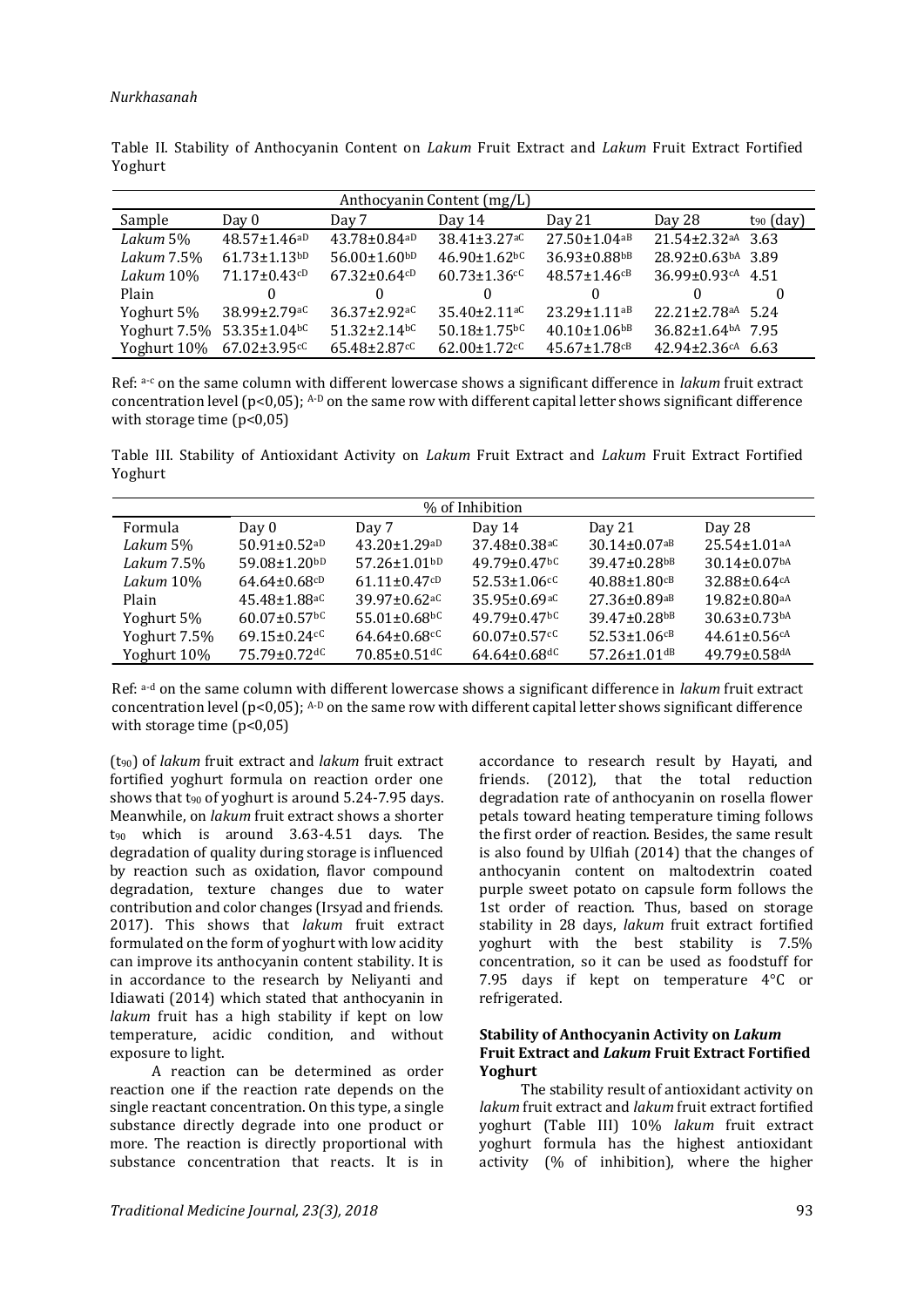| Result                 |                               |                               |                              |                                |                          |
|------------------------|-------------------------------|-------------------------------|------------------------------|--------------------------------|--------------------------|
| Evaluation             | F I                           | F II                          | F III                        | F IV                           | Standard                 |
|                        | Plain                         | Lakum 5%                      | Lakum 7.5%                   | Lakum 10%                      | Indonesia National       |
| <b>Total BAL</b>       | $42,10^{7}$ ±2,0 <sup>a</sup> | $47.10^{7} \pm 1.0^{b}$       | 48.2,107±0.52bc              | 49.5,107 $\pm$ 0.55 $\text{c}$ | Min. $107$               |
| <b>Fat Content</b>     | $4.13 \pm 0.09c$              | $3.95 \pm 0.04$ bc            | $3.73 \pm 0.03b$             | $3.52 \pm 0.04a$               | Min. 3.0%                |
| pН                     | $4.25 \pm 0.13$ c             | $4.06 \pm 0.06$ <sub>bc</sub> | $3.87 \pm 0.03b$             | $3.62 \pm 0.03$ <sup>a</sup>   | Max. 4.5                 |
| <b>Total Acid</b>      | $0.74 \pm 0.2^a$              | $0.78 \pm 0.12^b$             | $0.83 \pm 0.06$ bc           | $0.90 \pm 0.15$ <sup>c</sup>   | $0.5 - 2.0\%$            |
| Viscosity (cP)         | $825.20 \pm 4.18$ c           | 762.78±3.87bc                 | $639.07 \pm 2.06$            | 510.88±3.15 <sup>a</sup>       | $\overline{\phantom{0}}$ |
| <b>Protein Content</b> | $2.80 \pm 0.12$ <sup>a</sup>  | $3.26 \pm 0.4$ <sup>ab</sup>  | $4.90 \pm 0.11$ <sup>b</sup> | $5.04 \pm 0.28$ c              | Min. 2.7%                |

Table IV. Evaluation Result of *Lakum* Extract Fortified Yoghurt

Ref: a-c on the same line with different lowercase shows a significant difference in *lakum* fruit extract concentration level (p<0,05)

anthocyanin compound content on the extract, the higher the antioxidant activity. It is due to antioxidant substances on the *lakum* extract pigment, such as anthocyanin pigment (Widhiana, *et al.,* 2012). Moreover, the average value of yoghurt antioxidant activities of *lakum* extract on day 0 is higher than *lakum* extract approximately between 60.07±0.57%-75.79±0.72%, meanwhile the average % of inhibition of *lakum* extract is around 50.91±0.52%-64.64±0.68%, due to plain yoghurt formula has antioxidant activity (45.48±1.88%) obtained from components in yoghurt, so % of inhibition in yoghurt is higher with antochyanin substances from *lakum* extract and components in yoghurt. This is in line with the research of Mohamed *et al.,* (2014) stating that yoghurt as functional foodstuff due to the bioactive compound components such as peptide active and amino acid acting as antioxidants, thus the stability and product quality of *lakum* extract in yoghurt formula will increase.

## **Evaluation Result of** *Lakum* **Extract Fortified Yoghurt**

Total BAL (Table IV) indicates that yoghurt produced on each treatments are ranged from 42.107±2,0 colony /gram-49.5,107±0.55 colony/ gram. Produced yoghurt formula still meet the standard amount of BAL corpuscle, at least 10<sup>7</sup> colony/gram (SNI, 2009). The addition of *lakum* extract may improve growth rate of BAL because *lakum* extract has carbohydrate substance used by BAL to produce lactic acid as primary product (Kumar *et al.,* 2012). The combination of *Lactobacillus bulgaricus* with *Streptococcus thermophillus* give a better growth, since during incubation period yoghurt starter provides nutrients as stimulator for second growth of bacteria (Muhsinin *et al.,* 2016).

The evaluation result of yoghurt (Table IV) indicates that the highest fat content is in plain yoghurt (4.13±0.09%), the lowest fat content is in

10% *lakum* extract-fortified yoghurt (3.52±0.04%). Fat content obtained in this research is in accordance with SNI (2009) that is minimum 3.0%. Fat content in yoghurt is determined by its base material, full-cream milk which contain high fat. According to the fat content value obtained, it can be observed that increased concentration of *lakum* extract is able to lower fat content of yoghurt because of water content of *lakum* extract is high, in accordance with research result of Mulyani *et al.,* (2016) stating that the higher water content of extract, the lower the fat content of *Soyghurt* from plaintain rinds*.*

Evaluation result of yoghurt (Table IV) indicates that the lowest pH is in 10% *lakum* extract yoghurt (3.62±0.03), while the highest pH is in plain yoghurt (4.25±0.13%). The pH value of each yoghurt formulas obtained indicate normal pH range value for yoghurt product, as stated by Pereira, Barros, and Ferreira (2013) formation of lactic acid induces sour taste in yoghurt and maximum pH 4.5. The low pH value of yoghurt with the addition of *lakum* extract may be influenced by the acidity of *lakum* pigment extract and the symbiosis between lactic acid bacteria with antioxidant substances. Moreover, low pH in product has a role in suppressing the growth rate of other unwanted microorganisms (Widagdha and Nisa, 2015).

The evaluation result of yoghurt (Table IV) shows that the lowest acid amount in plain yoghurt  $(0.74\pm0.2\%)$ , while the highest acid amount is in 10% *lakum* extract yoghurt (0.90±0.15). Acid amount obtained in this research is in accordance with SNI (2009) that is between 0.5-2.0%. Level enhancement of *lakum* extract addition linearly affect lactic acid enhancement rate associated with *β-gal* become more effective with active compounds such as flavonoid and anthocyanin derivatives that are high within *lakum* extract. It has a high lactic acid level, as the application of mixed starter *Lactobacillus bulgaricus* might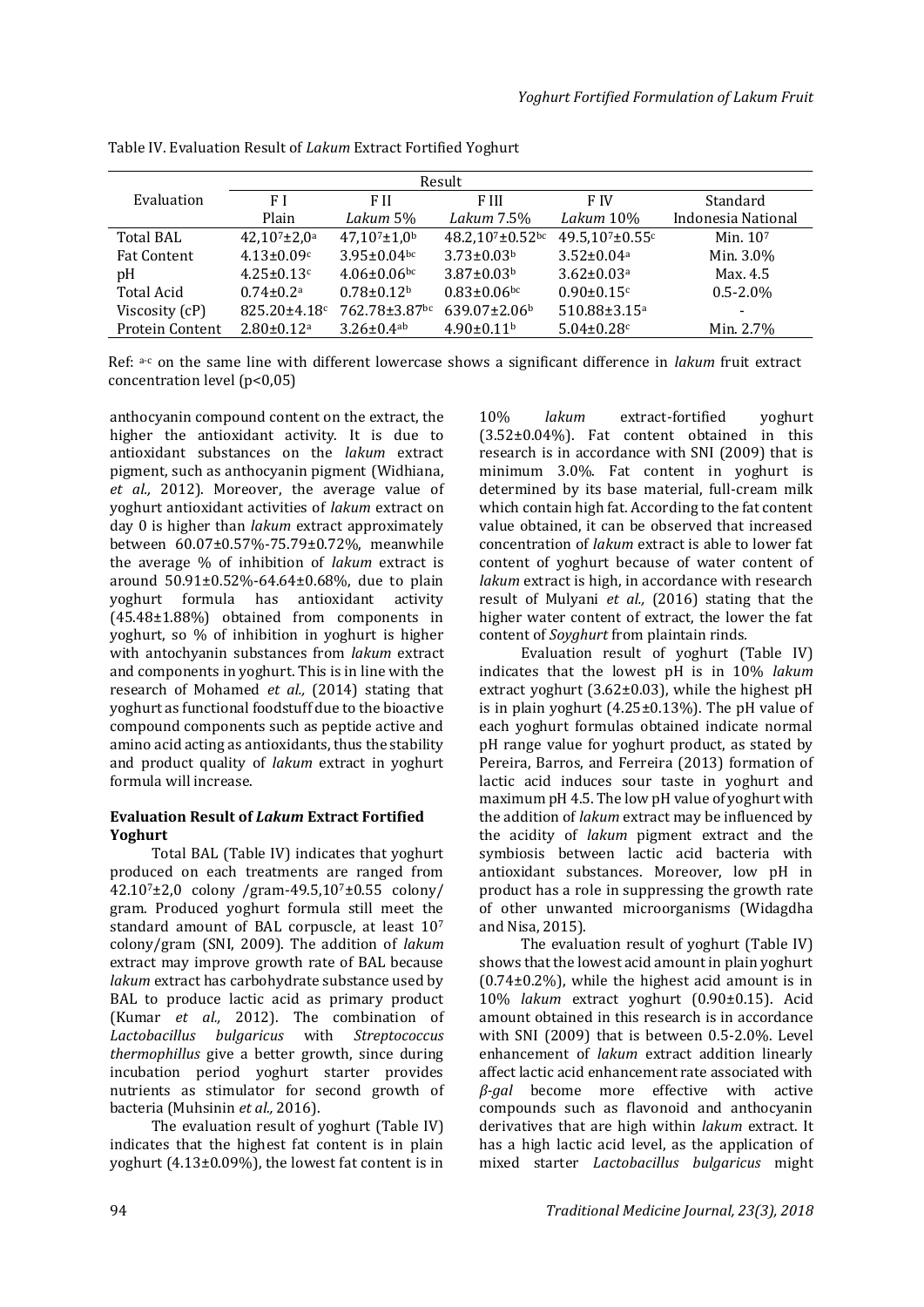release valine, glycine, and histidine amino acid required by *Streptococcus thermophilus*, otherwise *Streptococcus thermophilus* helps reduce pH and produce formic acid to stimulates *Lactobacillus bulgaricus* growth (Muhsinin *et al*., 2016).

The evaluation result of yoghurt (Table IV) shows that the highest viscosity is found in plain yoghurt (825.20±4.18 cP) and the lowest viscosity is in 10% *lakum* extract yoghurt (510.88±3.15 cP). Viscosity impairment in *lakum* extract fortified yoghurt may be influenced by the addition of *lakum* extract into yoghurt. The higher concentration of *lakum* extract added, the greater the amount of free water content available so that the viscosity decreases. This is in line with the research result by Febrihantana *et al.,* (2015) stating that with the increased concentration of carrot juice with high water content, the viscosity of yoghurt produced decreases. Furthermore, the inoculation of lactic acid bacteria starter *Lactobacillus bulgaricus* and *Streptococcus thermophillus* in the amount of 5% with 1:1 ratio may produce better yoghurt viscosity.

The evaluation result of yoghurt (Table IV) shows that the highest protein content is in 10% *lakum* extract yoghurt (5.04±0.28%), and the lowest protein content is in plain yoghurt (2.80±0.12%). Protein content obtained in this research is in accordance with SNI (2009) that is minimum 2.7%. High protein content in yoghurt with the addition of *lakum* extract is due to the protein, carbohydrate, water, vitamin, and mineral contents in *lakum* fruits (Kumar *et al.,* 2012). Mulyani *et al.,* (2016) stating that the protein content of yoghurt is determined by the quantity of additional ingredients, the higher the protein content in additional ingredients, then the higher the protein content of yoghurt produced.

Based on organoleptic and sensory test, the plain yoghurt used as comparison is rather disliked by panelists with score of 3.74. Meanwhile the *lakum* extract fortified yoghurt is liked by panelists with score of (6.28-6.88). The best result of hedonic test for yoghurt produced with score of 6.88 (liked) and organoleptic purple (5), distinctive aroma of *lakum* (4.95), sour taste (4.85), fine texture (4.9), and rather liquid viscosity (4.85) is *lakum* extract yoghurt with 7.5% concentration. It is in line with the research by Panarigas and Idiawati (2015) applying purple *lakum* extract as natural coloring that has high anthocyanin pigment in cold beverages and agar jelly, where according to organoleptic test the addition of *lakum* extract is most preferred at a concentration of 7.5%.

Anthocyanin has antioxidant benefits by acting as electron donor or hydrogen atom transfer

on free radicals (Widhiana *et al.,* 2012). The research of Neliyanti and Idiawati (2014) explained that anthocyanin in *lakum* extract has high stability if stored in low temperature, acidic state, and with no exposure to light. Where the influence of long duration of sunlight and light on *lakum* extract may cause the degradation of absorbance, since water when exposed directly to sunlight can stimulate the formation of hydrogen peroxide  $(H_2O_2)$ , that is able to decomposed colorproducing compound that may cause the color to fade, resulting in a decline of antioxidant activity. Moreover, the addition of pH may cause an increase in absorbance value which affects the color change in anthocyanin extract, so the lower the pH added, the brighter the color and the antioxidant activity will increase.

## **CONCLUSION**

*Lakum* extract fortified yoghurt (*Cayratia trifolia* (L.) Domin has better anthocyanin stability and antioxidant activity, meeting the requirements of Indonesian National Standard (SNI/Standar Nasional Indonesia), and at concentration of 7.5% provides the most likability from respondents.

## **ACKNOWLEDGEMENTS**

Thanks to Akademi Farmasi Yarsi Pontianak for their support and funds during the research.

## **REFERENCES**

- Badan Standarisasi Nasional, 2009, *SNI 01.1298- 2009 Yoghurt*, Badan Standarisasi Nasional, Jakarta.
- Febrihantana, W., Radiati, L.,E., and Thohari, I. 2015. Pengaruh Penambahan Sari Wortel Sebagai Fortifikasi Produk Yogurt Ditinjau Dari Nilai pH, Total Asam Tertitrasi, Total Bakteri Asam Laktat, Viskositas Dan Total Karoten. Fakultas Peternakan Universitas Brawijaya, Malang.
- Hayati, E. K. Budi, U.S. And Hermawan, R. 2012. Konsentrasi Total Senyawa Antosianin Ekstrak Kelopak Bunga Rosella (Hibiscus sabdariffa L.) :Pengaruh Temperatur dan PH. Jurnal Kimia, 6(12) : 138-147.
- Irsyad, M., Mappiratu, and Rahim, A. 2017. Produksi Antosianin Tersalut Maltodekstrin dari Kelopak Bunga Rosella (Hibiscus Sabdariffa, L.) dan Aplikasinya dalam Pengolahan Pangan Fungsional, *Jurnal Mitra Sains*, 5(1): 12-25.
- Kumar, D., Gupta, J., Kumar, S., Arya, R., Kumar, T. and Gupta, A., 2012, Pharmacognostic Evaluation of *Cayratia trifolia* (Linn.) Leaf, *Asian Pacific Journal of Tropical Biomedicine*,